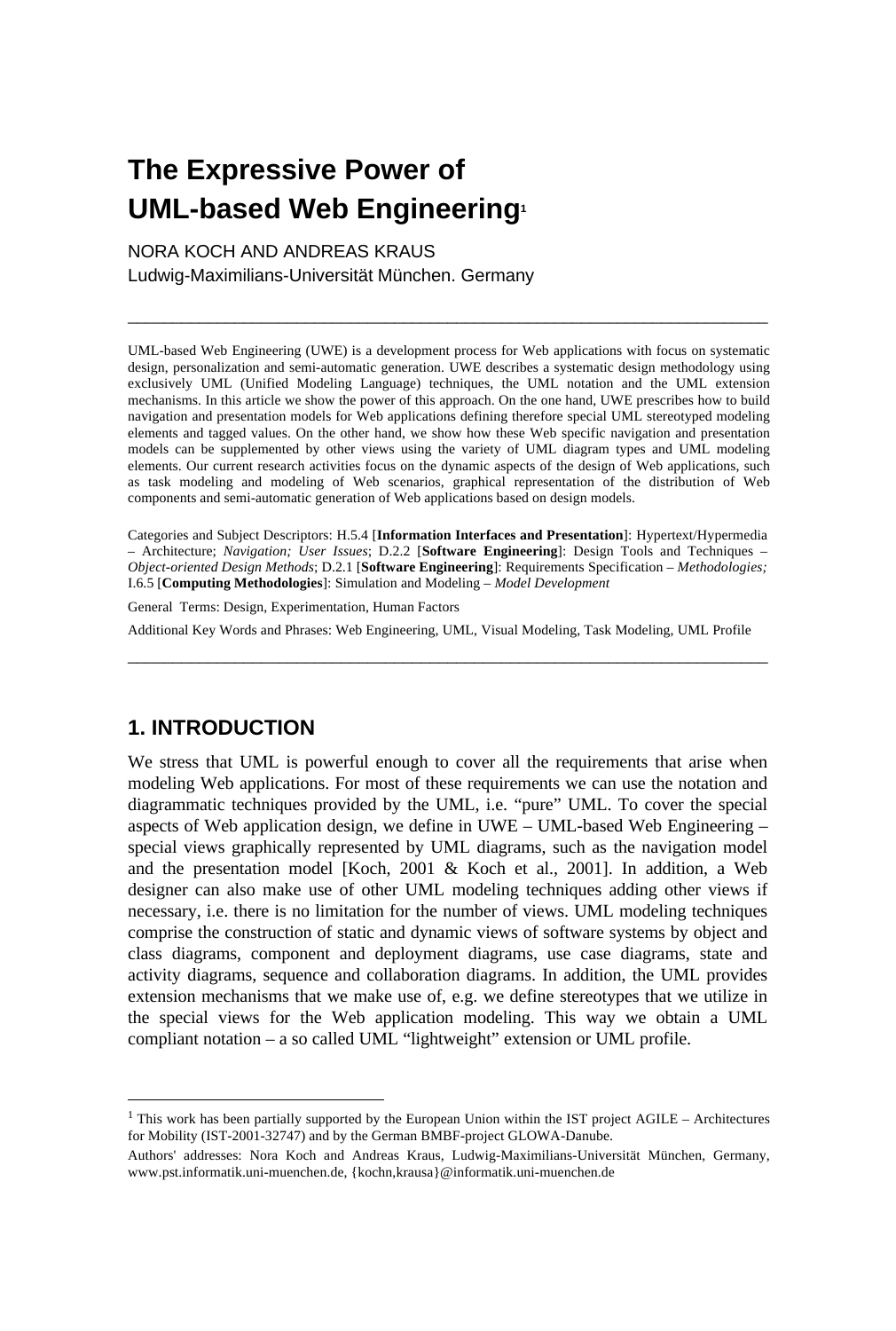The advantage of using UML diagrams is the known semantics of these diagrams. Furthermore, the notation and the semantics of the modeling elements of "pure" UML, i.e. those modeling elements that comprise the UML metamodel are widely described in the OMG documentation [UML, 2001]. Also it is not difficult for any software designer with UML background to understand a model based on a UML profile, such as the extension that UWE suggests. UML has not only advantages, but also limitations. These limitations are the same for modeling Web applications as for any other kind of software, such as not to support a fine grained component concept and lack of a complete integration of the different modeling techniques. In the new version of UML, that is currently on preparation, some of these limitations will be removed.

All methodologies proposed for Web applications since the middle of the nineties present their own notation and/or diagram types for almost all of their diagrams. An excellent overview are the methods presented at the first International Workshop on Web Oriented Software Technology [Schwabe, 2001] as they are described on the basis of a same case study. Conversely, Conallen [1999] provides a UML extension based on current implementation techniques that is useful as "implementation near" design technique. All these methodologies contribute with important ideas to Web oriented software design. To mention just a few of them, for example the context concept of OOHDM [Rossi et al., 2001], different types of links defined by OO-H [Cachero et al., 2000], graphical and XML representations of concepts by WebML [Ceri et al., 2001] and architecture design of Web applications [Conallen, 1999]. Most of the notations of these methods could easily be translated to UML conform ones as it is shown by Koch [2001] e.g. for the OOHDM contexts.

To show the expressive power of UML this article is structured as follows: First, Section 2 presents an overview of the UWE methodology including analysis, design and generation of Web applications. In Section 3 we give a brief description of the UML techniques that can be used in Web design and focus on the extension mechanisms supported by the UML. Based on an ongoing example Section 4 shows how to use use case models for the requirements specification and Section 5 presents standard class diagrams for conceptual modeling. Section 6 sketches the use of UML stereotyped class diagrams for navigation and presentation modeling. In Section 7 we discuss different ways to represent Web scenarios by UML interaction diagrams and UML statechart diagrams. Section 8 proposes the use of UML activity diagrams for task modeling and Section 9 describes how UML deployment diagrams can be used to document distribution of Web application components. Finally, in the last section some conclusions and future work are outlined.

## **2. THE UWE METHODOLOGY**

The UML-based Web Engineering (UWE) approach presented by Koch [2001] and extended in subsequent papers [Hennicker & Koch, 2001; Kraus & Koch, 2002] supports Web application development with special focus on systematization, personalization and semi-automatic generation. It is an object-oriented, iterative and incremental approach based on the Unified Modeling Language [UML, 2001] and the Unified Software Development Process [Jacobson et al., 1999]. The notation used for design is a "lightweight" UML profile (see Section 3).

The UWE methodology provides guidelines for the systematic and stepwise construction of models which is detailed by Hennicker and Koch [2000], by Koch [2001] with locus on personalization and in the case study presented at the first IWWOST workshop [Koch et al., 2001]. The core modeling activities are the requirements analysis,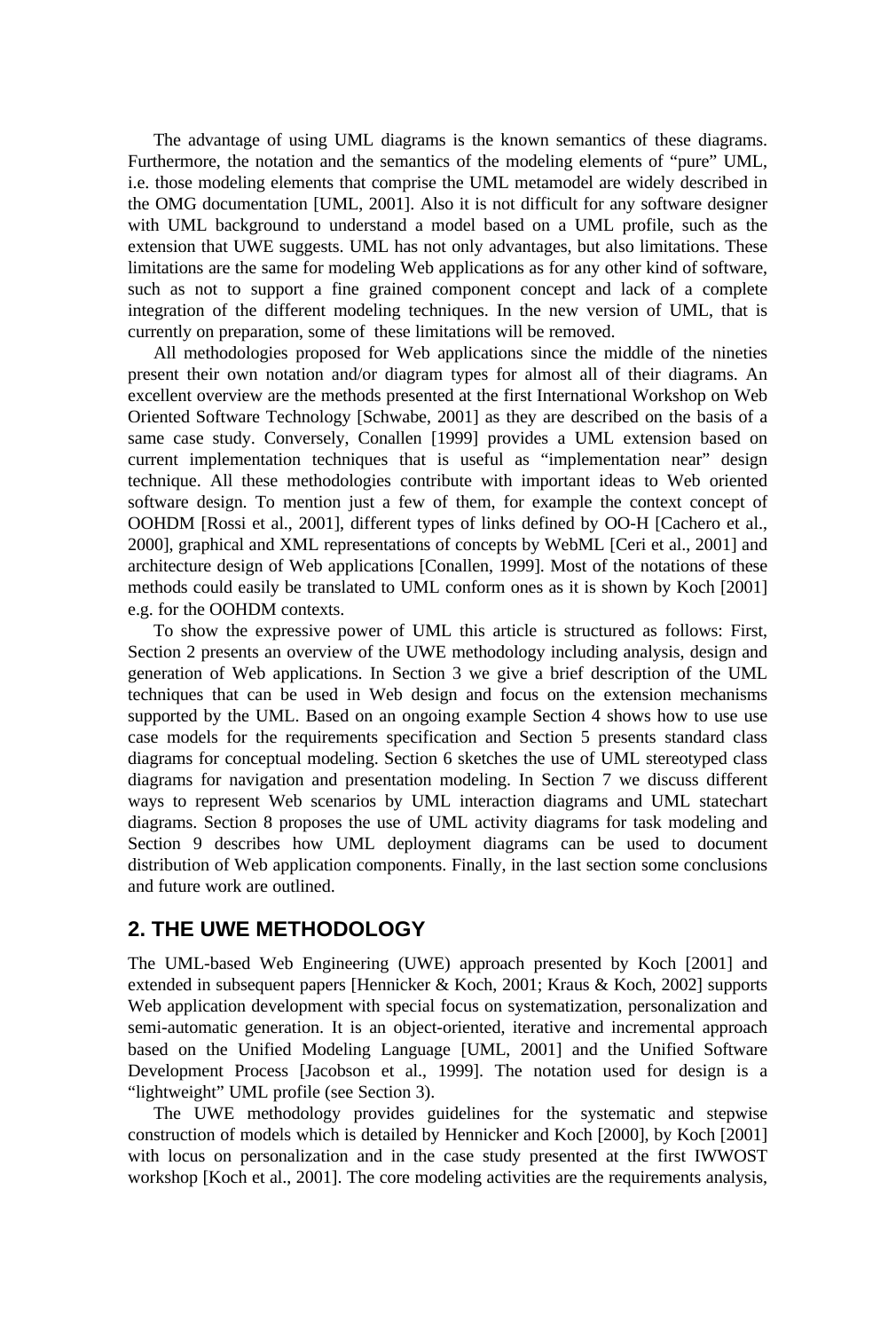conceptual, navigation and presentation design supplemented with task and deployment modeling and visualization of Web scenarios. Task models and statecharts of Web scenarios are included to model the dynamic aspects of the application. We also achieve semi-automatic generation of Web applications from design models. An extension of the ArgoUML tool is being implemented to support the construction of the UWE design models. These design models in XMI format will be used for the semi-automatic generation using an XML publishing framework [Kraus & Koch, 2002]. Figure 1 shows an UML class diagram that represents the UWE process overview in a generic way including all models that are built when developing Web applications with an XML publishing framework. We call this approach UWEXML.



**Fig. 1: UWEXML Process Overview**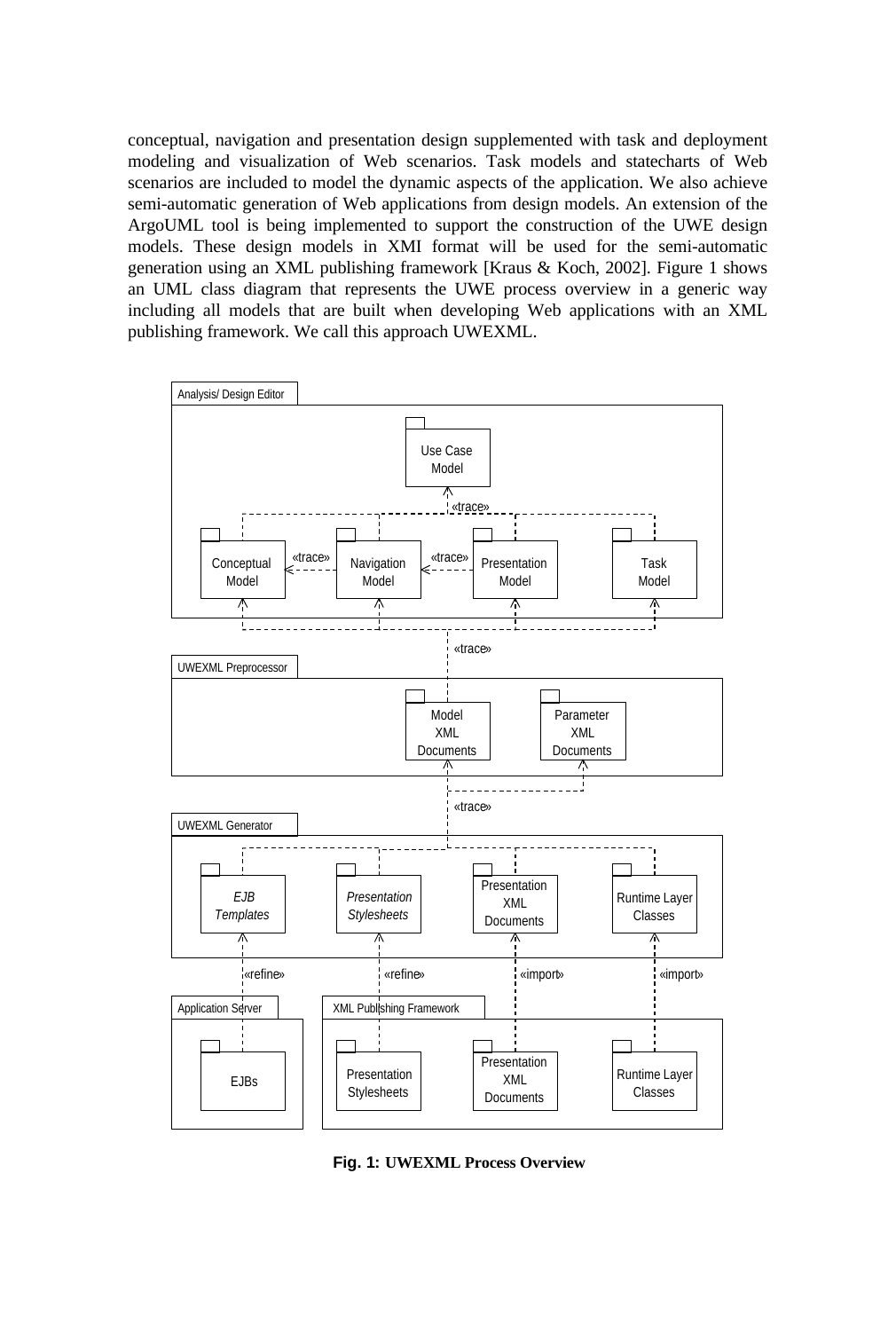Artifacts within the development process are depicted as UML packages. The «trace» dependencies describe which artifacts are historical ancestors of other artifacts. The process starts with analysis and design models created by the user in an editor. The design models are transformed by the UWEXML Preprocessor into XML representations which are fed – together with XML documents containing parameters for the generation process – into the UWEXML Generator. The generator generates on the one hand artifacts which can directly be deployed, denoted by the «import» dependency. On the other hand, some of the generated artifacts have to be adapted before deployment, denoted by the «refine» dependency (Figure 1). In this process we consider deployment to an application server providing a physical component model and to an XML publishing framework.

In this work we show the power and flexibility of UML as diagrammatic technique for Web design and we present the latest development of our current research, i.e. task modeling, dynamic models for Web scenarios and the use of deployment models in the Web application design. Details about the UWEXML approach can be found in [Kraus & Koch, 2002].

#### **3. UML "PURE" AND UML PROFILE**

We can solve most of the Web design problems, if we stick to "pure" UML notation and UML diagram types, i.e. without extensions of any type. Special aspects of a domain can instead be addressed by the extension mechanisms provided by the UML itself – a so called UML profile. The notation we use for Web design is a "lightweight" UML profile developed in previous works [Baumeister et al., 1999; Hennicker & Koch, 2000; Koch, 2001]. This profile includes stereotypes defined for the modeling of navigation and presentation aspects of Web applications.

UML provides nine types of diagrams and a set of modeling elements for the diagram types. Syntax and semantics of these modeling elements are defined by the UML metamodel and the well-formedness rules [UML, 2001]. The intended semantics of those diagrams that are relevant for the development of Web applications will be explained in the following sections. In this section a brief introduction to the extension mechanism of UML is given. Stereotypes, tagged values and constraints represent the built-in extension mechanisms of UML. UML can be seen as a family of modeling languages, rather than a single language [Cook, 2000] if we consider these "lightweight" extensions. Lightweight means that it can be easily supported by tools and it does not impact the interchange formats.

#### **3.1 Stereotypes**

A UML stereotype is a new kind of model element defined within the model based on an existing kind of model element. Stereotypes may extend the semantics and have additional constraints but they do not provide access to the metamodel of the language. The intent is that a generic modeling tool, such as a model editor should treat a stereotyped element for most purposes as an ordinary modeling element, while differentiating it for certain semantic operations, such as well-formedness checking and code generation. The definition of a stereotype also includes a notation icon.

The use of this powerful mechanism has both advantages and risks. The advantage is to easily create modeling languages for specific application domains with more expressive and precisely defined modeling elements. Examples of domains for which such extensions have already been defined are the real-time [Selic, 2000], the business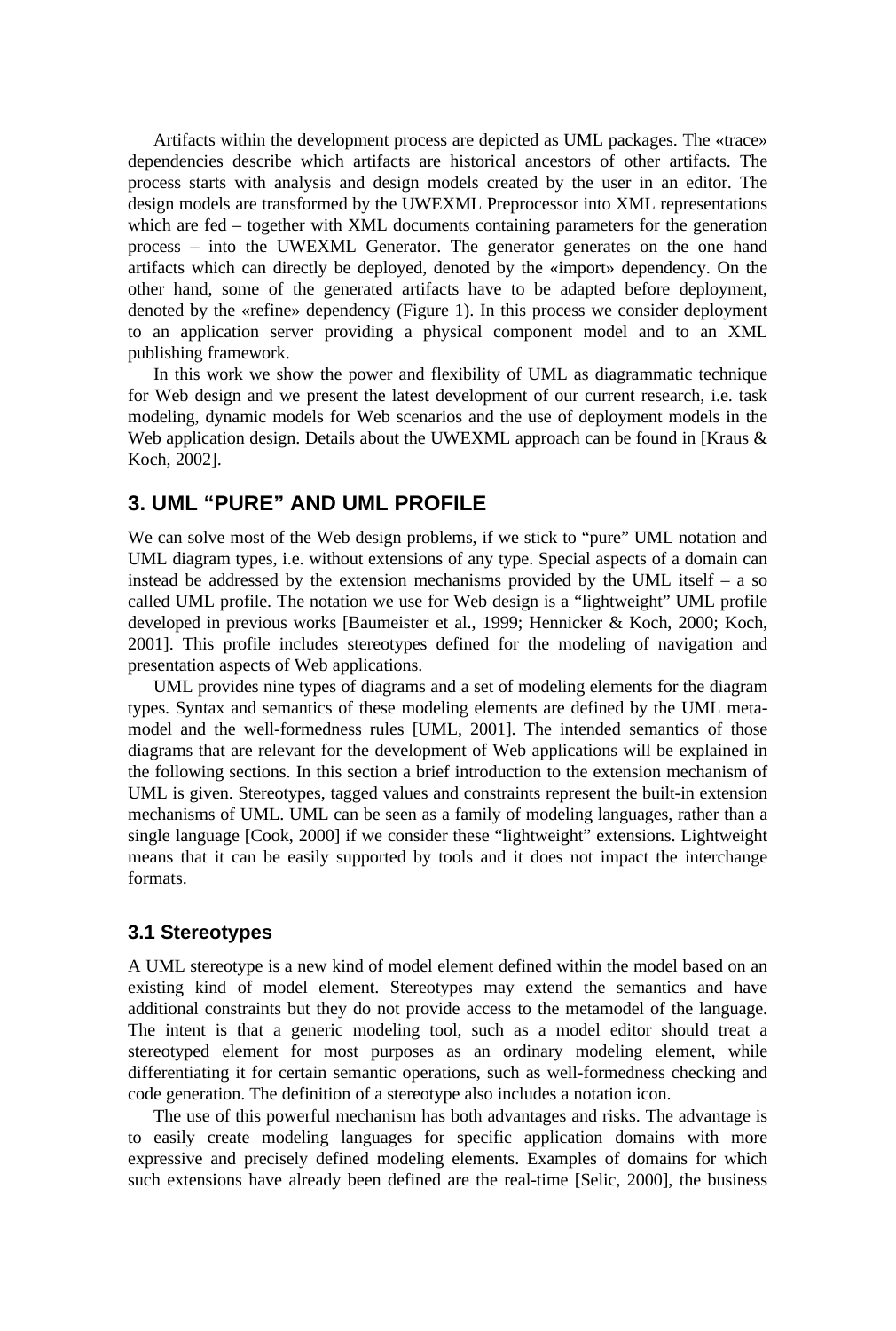[UML, 2001] and the Web domain [Conallen, 1999 & Baumeister et al., 2000]. The risk is the excessive use of stereotypes that can make a language both difficult to handle and to understand.

Some stereotypes only change the notation of a modeling element; they just serve as a kind of comment. Powerful stereotypes, instead, add or redefine semantic restrictions on the metamodel element. UML stereotypes are classified according to their expressiveness into decorative, descriptive, restrictive and redefining stereotypes [Berner et al., 1999). Decorative stereotypes change the concrete syntax and/or visual representation of a language element. Descriptive stereotypes extend the syntax of a language element such that additional information can be expressed. Restrictive stereotypes extend the syntax and impose semantic restrictions. Redefining stereotypes redefine a language element modifying the original semantics of the metamodel element.

In UWE for example, the stereotyped association «direct navigability» has the restriction that both association ends must be connected to stereotyped classes «navigation class» or access primitives (see Figure 4).

#### **3.2 Tagged Values**

A UML tagged value is a (tag, value) pair that permits arbitrary information to be attached to any model element. The information is expressed in text form and is commonly used to store non-functional requirements or project management information. The interpretation of the value is a convention between the modeler and the modeling tool.

UWE uses tagged values to model adaptive navigation of personalized Web applications. Adaptive navigation consists in changes to the navigation structure or how this structure is presented to the user. Adaptation is based on the knowledge the applications has about the user. This knowledge is captured in a user profile. Hence, in the UML diagrams to model the adaptive navigation we specify properties to the «direct navigability» association, such as {sorted} or {annotated} to show that the objects of an index will be sorted by preferences of the user for example (see Figure 5).

#### **3.3 Constraints**

A UML constraint is a condition or restriction that allows new semantics to be specified linguistically for a model element. The specification is written as an expression in a constraint language. This constraint language may be a formal language, such as in the case of the Object Constraint Language (OCL) provided by the UML, or it may be a natural language. In the latter case, it can not be used for automatic model checking. As example, we use the following OCL constraint included in the navigation model of the ongoing example to indicate how an derived attribute of the navigation model is related to an attribute of another class of the conceptual model (see Figure 4).

*context Publication inv derived attribute" /publisher" from class publication of the conceptual model /publisher = self. ConceptualModel :: publication.publisher.name*

## **4. USE CASES FOR REQUIREMENTS SPECIFICATION**

A use case model can be used to describe the functional requirements of an application in terms of use cases. A UML *use case* is a coherent unit of functionality provided by the application that interacts with one or more outside *actors* of the application. It describes a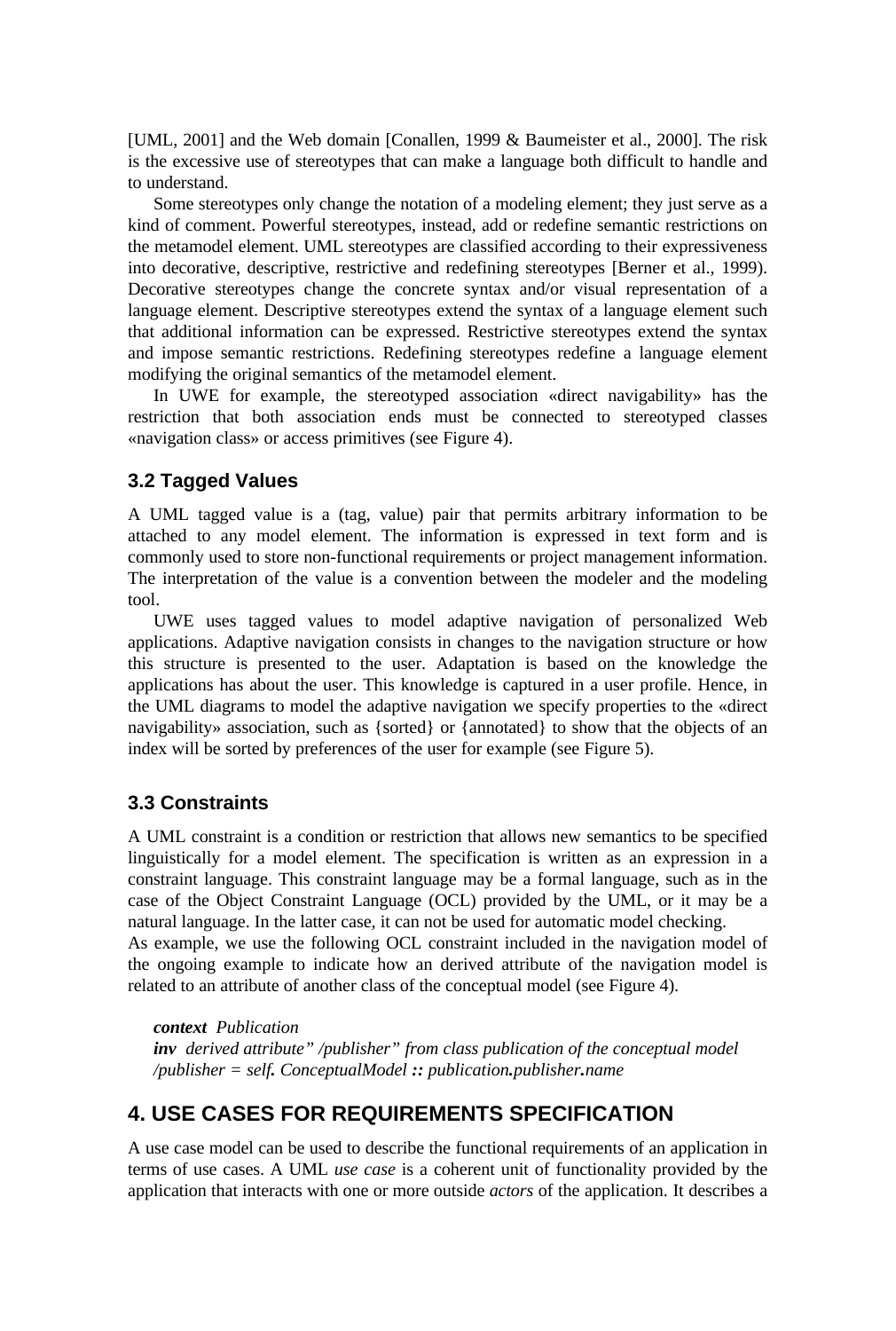piece of behavior of the application without revealing the internal structure. We show in this section how requirements for a Web application can be specified with a use case model. UML use case diagrams are built with two main UML modeling elements, namely *use cases* and *actors* and use case relationships between these elements, such as *associations* between an actor and a use case and dependencies «includes» and «extends» between use cases.

As a running example to illustrate the UML techniques used in UWE, the Web site of a personalized online library is presented. This online library application offers information about publications to registered and anonymous users. A publication captures information about journals, books and proceedings. These publications are described by a title, a number, a publisher, a publishing date, a set of articles and authors for each article. Books consists of exactly one article whose title is the same as the book title. In addition, a set of keywords is associated to each article and publication. We distinguish the following types of users of this online library application: unregistered and registered readers and a library administrator. The registered reader is modeled by tracking his interests in articles and registering the articles he visits. This registered reader can also mark articles (bookmarks) as being of special interest. A list of personal keywords for each reader is administrated by the application. The system performs the update of the user model in accordance with the observations on the reader's behavior (in this case limited to the articles he marks or visits frequently). The list can include positive as well as negative keywords. Negative keywords are used to hide irrelevant publications and articles from the reader.



**Fig. 2: Use Case Model of the Online Library Application**

The use case model of the Online Library Application is partially shown in Figure 2. We can further detail these use cases using a textual form or UML activity diagrams to specify the sequence of actions to be performed by the actors involved in the use cases.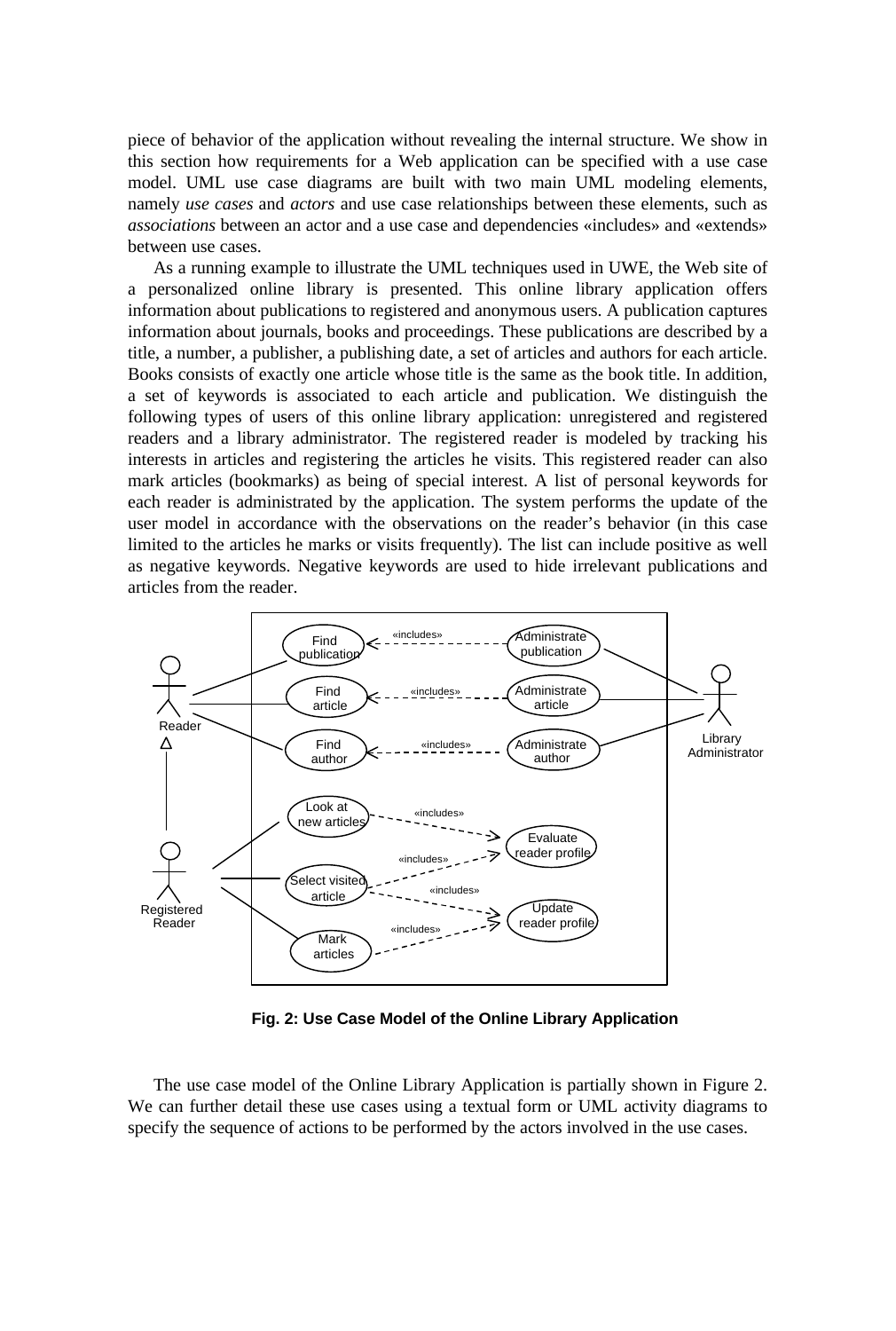## **5. CLASS DIAGRAMS FOR CONCEPTUAL MODELING**

A UML class diagram is used to graphically represent a conceptual model as a static view that shows a collection of static elements of the domain. Following OOHDM [Rossi et al., 2000] UWE aims to build a conceptual model of a Web application, which attempts to ignore as many of the navigation, presentation and interaction aspects as possible. These aspects are postponed to the navigational and presentational steps of the design.

The main modeling elements used in the conceptual model are: *class* and *association.* However, the power of class diagrams is given by a variety of additional features that can be used to semantically improve these diagrams. Examples of these features are *association* and *role names*, *multiplicities*, different forms of associations supported by the UML like *aggregation*, *inheritance*, *composition* and *association class*, which are represented graphically by the UML notation [2001]. If the conceptual model consists of many classes, it is recommended that they be grouped using the UML *package* modeling element.



**Fig. 3: Conceptual Model of the Online Library Application**

Based on the use cases of the previous section and the detailed description of these use cases with activity diagrams a conceptual model is built. The conceptual model includes the objects involved in the typical activities users will perform with the application, i.e. objects that are relevant input for the activity or are the result of the activity. Figure 3 shows the conceptual model of the Online Library example. The example is limited to the core data and functionality, although many other aspects should be included in the Online Library in an incremental and iterative process. These aspects could be additional classes and operations. In addition to the search engines, authoring functions must be incorporated to allow for a visible and changeable user model.

# **6. STEREOTYPED CLASS DIAGRAMS FOR NAVIGATION AND PRESENTATION MODELING**

Navigation and presentation modeling are not exclusive concerns of Web applications, but the navigation and presentation concepts became more important in software development with the advent of the Web. Additionally, separate modeling of conceptual,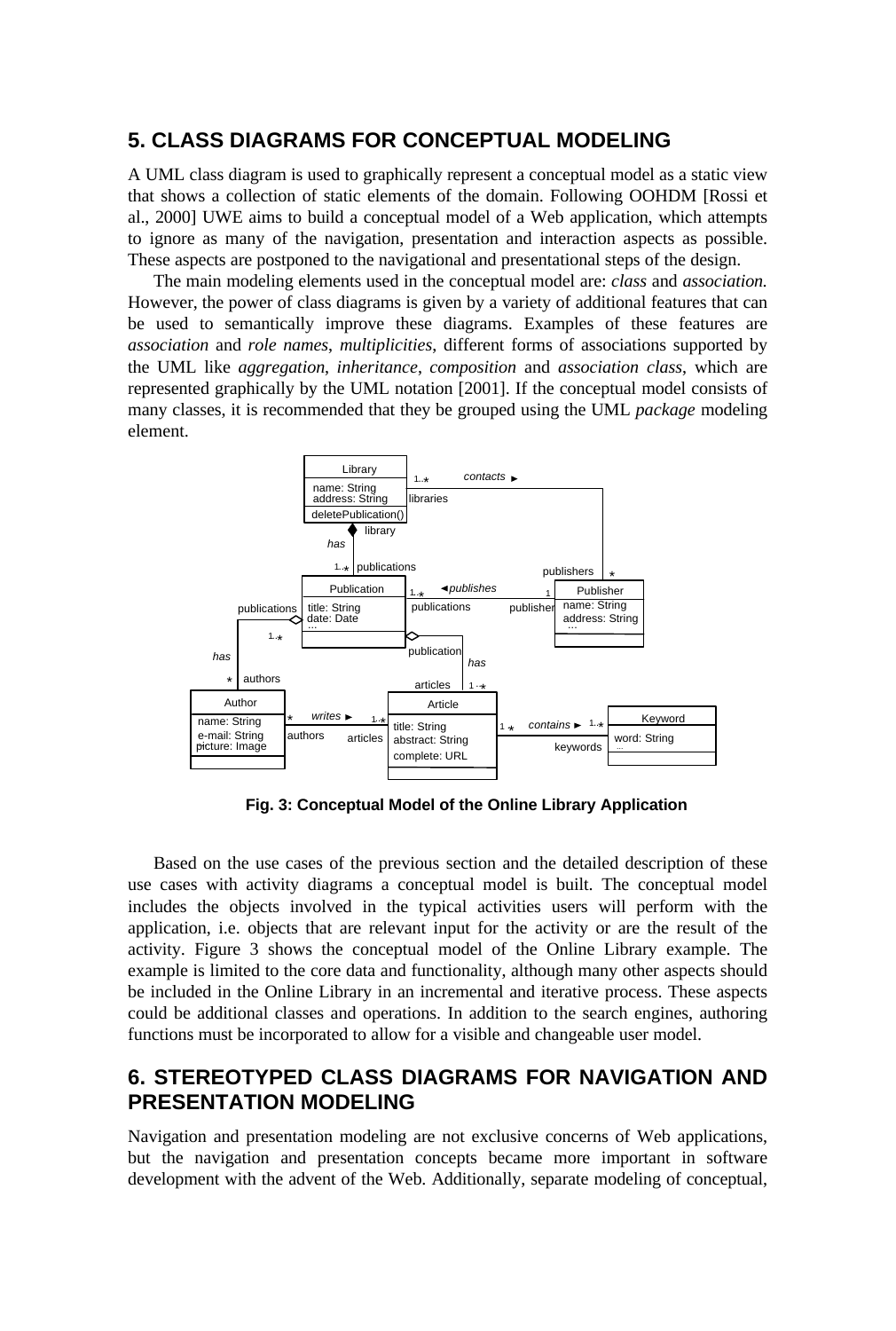navigation and presentation aspects of Web applications increases the device independence and the reuse possibilities.

#### **6.1 Navigation Models**

Navigation modeling of Web applications comprises the construction of two navigation models, i.e. the navigation space model and the navigation structure model. The former specifies *which* objects can be visited by navigation through the application. It is a model at analysis level. The latter defines *how* these objects are reached. It is a model at design level. The navigation models are represented by stereotyped class diagrams.

The navigation space model includes the classes of those objects which can be visited by navigation through the Web application and the associations which specify which objects can be reached through navigation. UWE provides a set of guidelines and semiautomatic mechanisms for modeling the navigation of an application, which are detailed in previous works [see Hennicker & Koch, 2000; Hennicker & Koch, 2001].



**Fig. 4: Navigation Space Model of the Online Library Application**

Figure 4 shows the navigation space model for the Online Library application. The main modeling elements are the *stereotyped class «navigation class»* and *the stereotyped association «direct navigability».* These are the pendant to page (node) and link in the Web terminology. Note that only those classes of the conceptual model that are relevant for navigation are included in the navigation model. Although information of the omitted classes may be kept as attributes of other navigation classes, e.g. the newly introduced attribute publisher of the navigation class Publication. OCL Constraints are used to express the relationship between conceptual classes and navigation classes or attributes of navigation classes.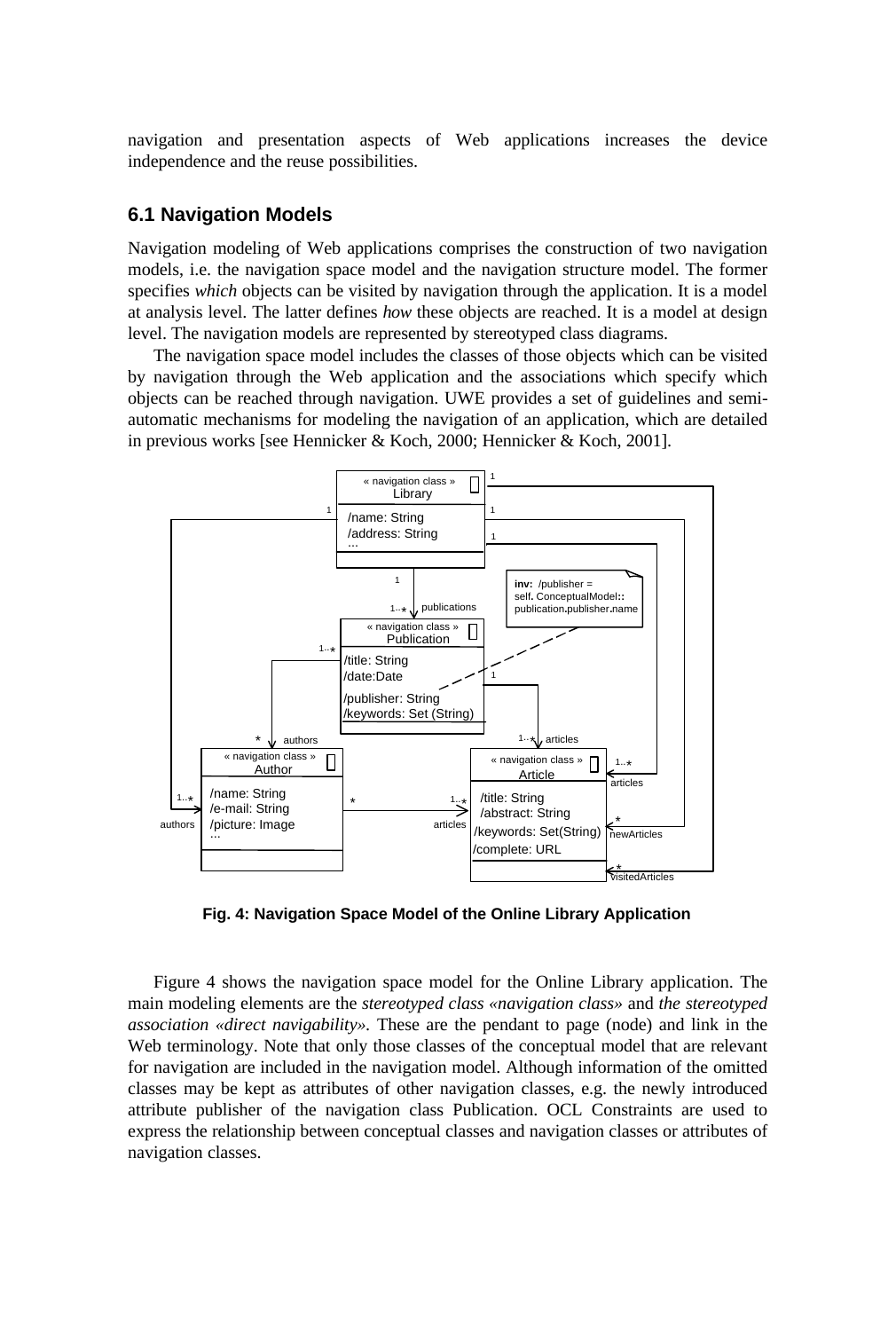The navigation structure model is build on the basis of the navigation space model, it can be considered as a refinement step in the UWE design process. UWE provides a set of guidelines and semi-automatic mechanisms for this refinement process [Hennicker & Koch, 2000], which consists in enhancing the navigation space model by indexes, guided tours, queries and menus.



**Fig. 5: Navigation Structure Model of the Online Library Application**

The stereotyped classes for the access elements are *«index», «guided tour», «query» and «menu»*. The semantics and the icons for these stereotypes stem from Baumeister et al. [1999]. Figure 5 shows the stereotyped class diagram that represent the navigation structure model of the ongoing example. In Figure 5 we can observe the *tagged values {sorted}* that indicate that the corresponding indexes have they index items sorted according to the user's preferences. The system obtains the user's preferences from the current values of the user model. After getting used to the notation this diagram results as very helpful in the static representation of navigation structure.

## **6.2 Presentation Model**

A particular form of a class diagram is used for the presentation model. It is a class diagram using the UML composition notation for classes, i.e. containment represented by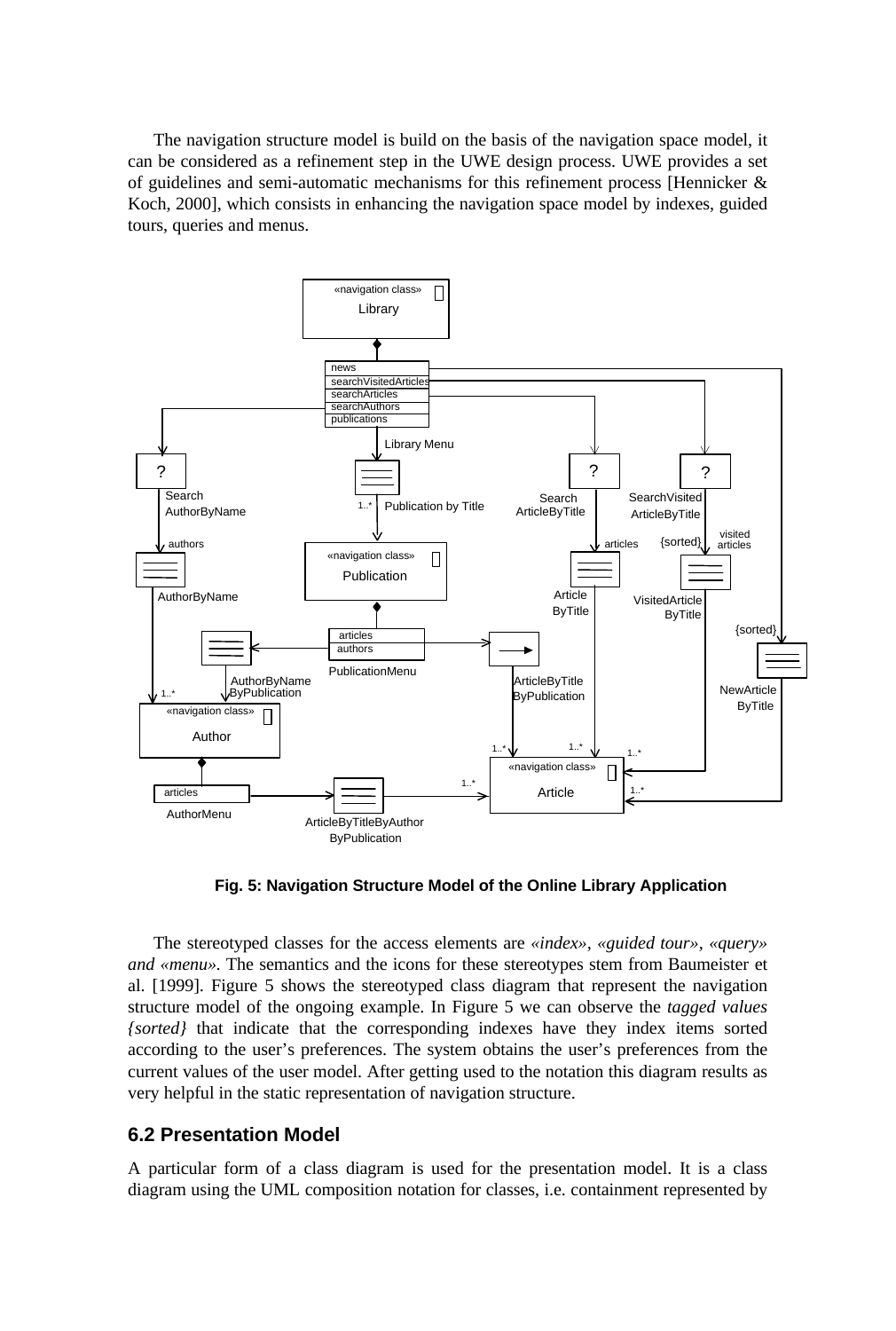graphical nesting of the symbols of the parts within the symbol of the composite. This kind of representation is appropriate for modeling user interfaces as it allows for spatial ordering and relative dimensions although this information cannot be managed by standard case tools.

The presentation model describes where and how navigation objects and access primitives will be presented to the user. Presentation design supports the transformation of the navigation structure model in a set of models that show the static location of the objects visible to the user, i.e. a schematic representation of these objects (sketches of the pages). Figure 6 depicts such a presentation sketch for the navigation class of publication. The production of sketches of this kind is often helpful in early discussions with the



**Fig. 6: Publication Sketch of the Online Library Application**

customer. These sketches can be linked to produce storyboards. Such a storyboard is not included in this article due to space problems, but is shown for the conference review system example in Koch et al. [2001].

The set of stereotyped modeling elements proposed by UWE to describe the presentation model consists of «text»*,* «form»*,* «button»*,* «image»*,* «audio»*,* «anchor»*,* «collection» and «anchored collection». The classes collection and anchored collection provide a convenient representation of frequently used composites. Anchor and form are the basic interactive elements. An anchor is always associated with a link for navigation. Through a form a user interacts with the Web application supplying information and triggering a submission event [Baumeister et al., 1999].

# **7. STATECHART AND INTERACTION DIAGRAMS TO MODEL WEB SCENARIOS**

Our current research focuses between others on improving the modeling and visualization of the dynamic aspects of a Web application. We aim to find out which are the more appropriate diagram types for modeling these aspects. UML provides for this purpose statechart diagrams, and interaction diagram, i.e. sequence and collaboration diagrams.

 A UML statechart diagram shows a sequence of *states* that an object goes through during its life, together with responsive *actions*, triggering *events* and *guard conditions* associated to *state transitions*. The concept state machine was originally invented by Harel [1987] and is a graph of states, transitions and nested composite states.

In UWE we use statechart diagrams for visualizing navigation scenarios in the same way OO-H [Cachero et al., 2000] does. It allows us to detail parts of the navigation structure model specifying the events that trigger the transitions, defining guard conditions and explicitly including the actions to be performed. Figure 7 depicts a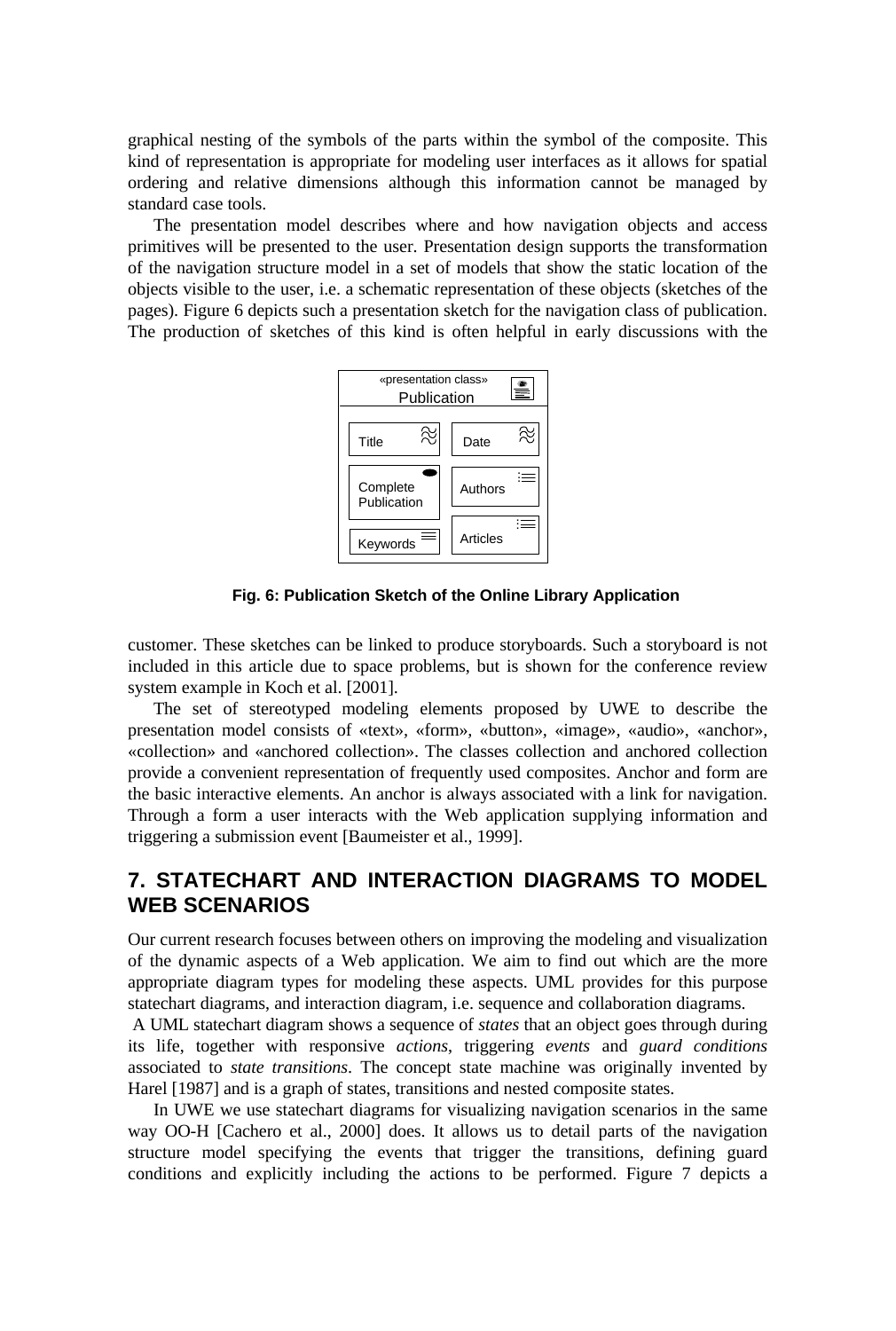statechart diagram for the user interface of the Online Library application. The states are named after the presentation classes that are actually displayed at the user interface. The fact that we only show a scenario allows us to introduce more specification details, such explicitly determine when back navigation is possible (see Figure 7). In case of a multiwindow presentation, UML *synch states* are used to control the synchronization of concurrent regions of the state machines for the different windows.

A UML sequence diagram shows object interaction arranged in temporal order. It presents the objects participating in the interaction and the sequence of messages sent between them. Conallen [1999] uses sequence diagrams for the description of the *use case realization*, i.e. how the use cases are implemented. UWE proposes the use of sequence diagrams the same as other methodologies does to depict presentation flows, i.e. the dynamic aspects of the presentation, such as interactions between windows and frames. Such a sequence diagram is not presented in this article, but is included in the models of the conference review system [Koch et al., 2001].

A UML collaboration diagram shows interaction organized around roles. Collaboration diagrams are equivalent to sequence diagrams, but unlike sequence diagrams, they show the relationship among the roles. Such is the case in the adaptive presentation model presented in Koch [2001].



**Fig. 7: Statechart Diagram of the Web Presentation**

Which type of diagram a designer chooses for the representation of Web scenarios depends on the desired level of granularity, whether it is at analysis or design level and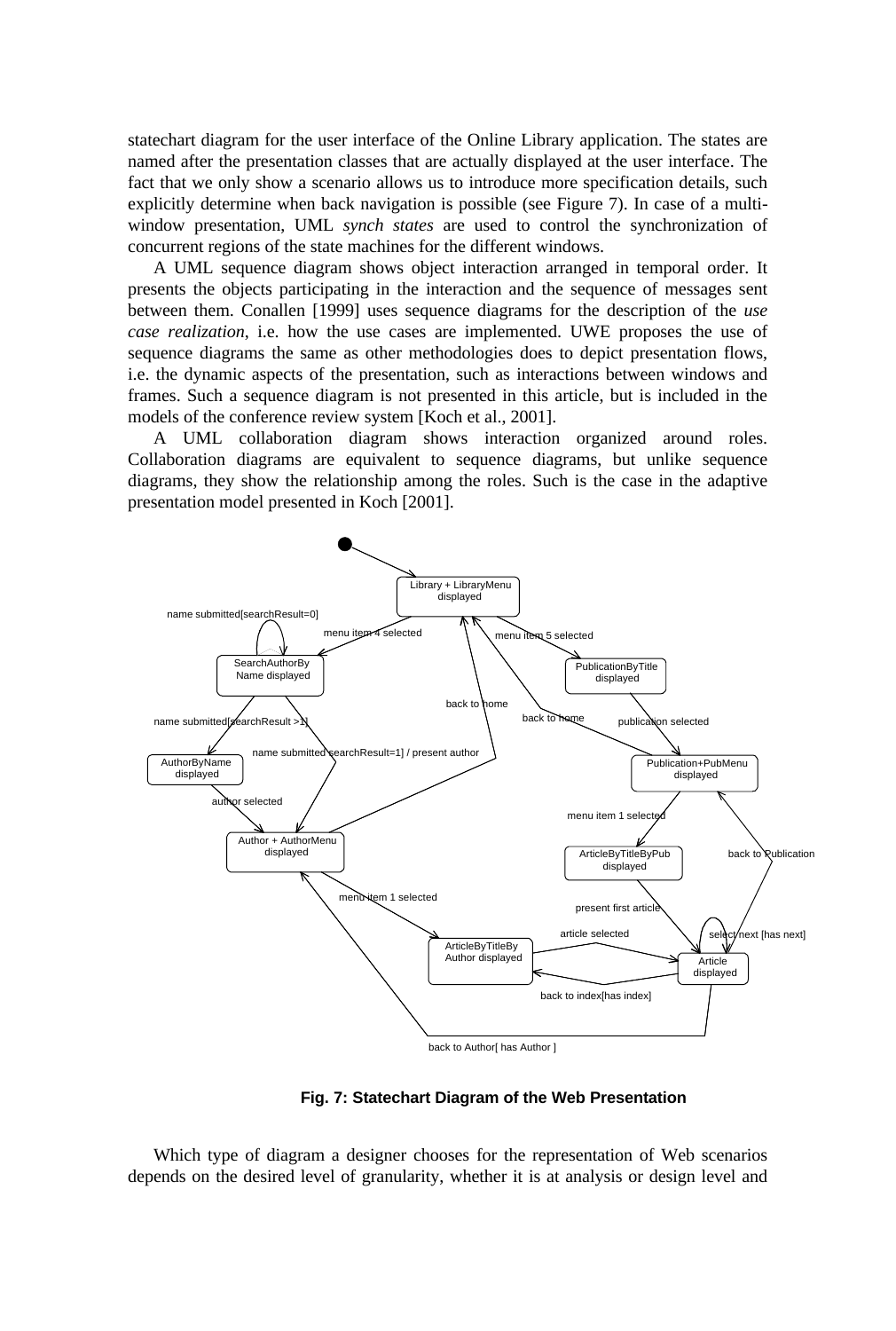on the objective of the graphical representation, i.e. states and transitions, role-centered or time-centered visualization.

## **8. ACTIVITY DIAGRAMS FOR TASK MODELING**

The concept *task* stems from the Human Computer Interaction (HCI) field [van Harmelen, 2001]: a *task* is composed of one or more subtasks and/or *actions* that a user may perform to achieve a *goal*; a goal represents a desired change in the state of the system and may be realized by formulating a *plan* composed of tasks and then performing those tasks; actions are primitive tasks that have no structure. Here we want to use the concept task in a broader sense by considering tasks performed by the user (user tasks) or by the system (system tasks).

Different UML notations are proposed for task modeling. Wisdom is an UML extension that proposes the use of a set of stereotyped classes that make the notation not very intuitive [Nunes & Cunha, 2000]. Markopoulus [2000, 2002] makes two different proposals: an UML extension of use cases and another one based on statecharts and activity diagrams. The use cases of the user can already be considered as tasks at analysis level. Because UML activity diagrams are normally used to further refine use cases we



**Fig. 8: Task Modeling in the Online Library Application**

use activity diagrams for task modeling and the modeling elements for task modeling therefor are those for activity diagrams, i.e. *activities, transitions, branche*s, etc. Activity diagrams in general can be considered as "roadmaps" of system functional behavior [Lieberman, 2001]. With our extension of the concept task we may speak of "roadmaps" of user interaction with the system. These "roadmaps" ease the automatic generation of Web applications out of a set of models [Kraus & Koch, 2002].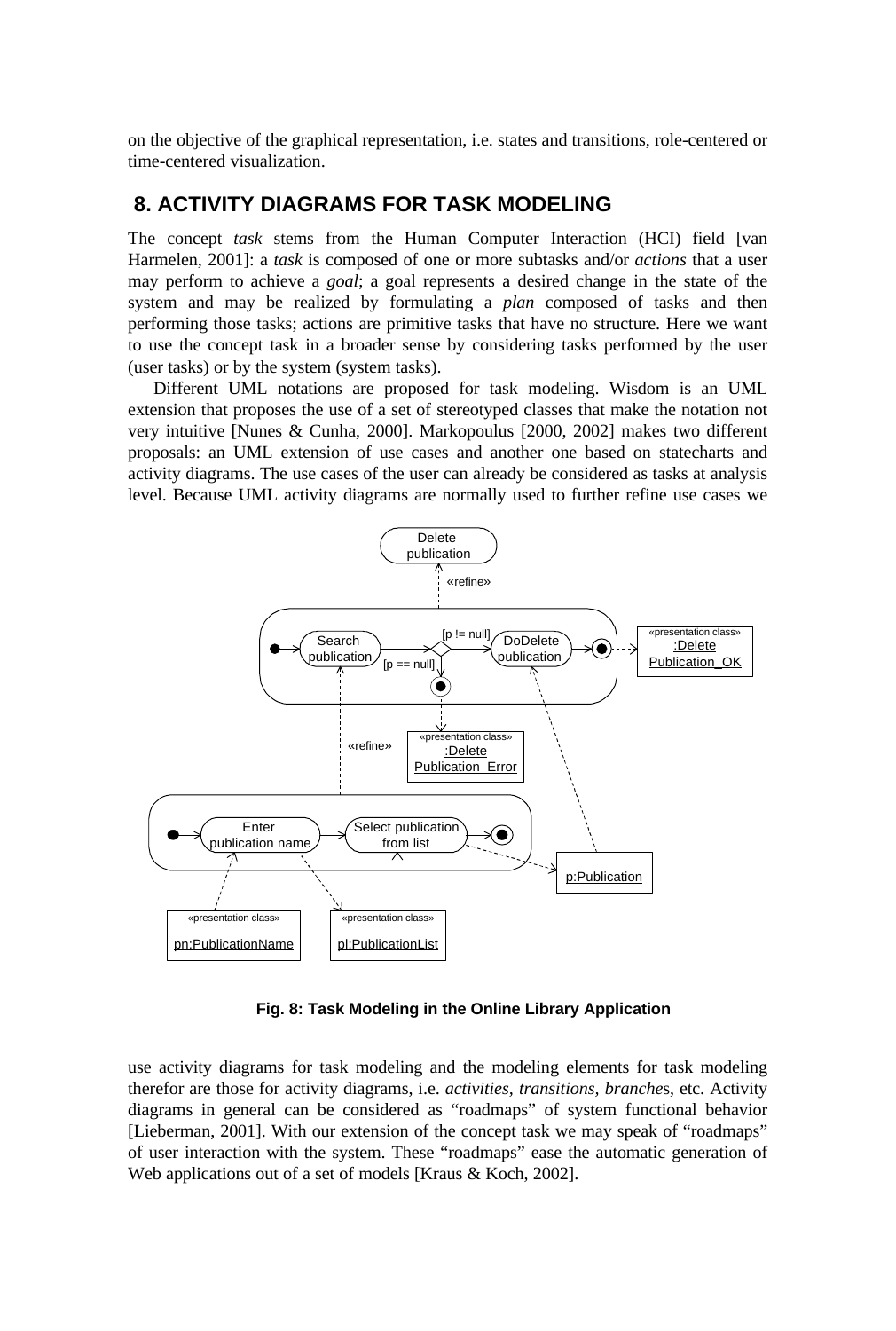Within the task model we use the stereotyped UML dependency «refine» between activities and activity diagrams to indicate a finer degree of abstraction. We also choose a vertical distribution from coarse to fine grained activities to represent a task hierarchy similar to the ConcurTaskTrees of Paternó [2000]. The temporal order (with branches) between tasks is expressed by transitions between activities. Task modeling in the HCI field also comprises the description of the objects – so called *referents* – the user will perceive. These objects actually are the presentation and conceptual objects which are included in the task model. The relationship between tasks and these objects is expressed as object flow visualized as directed dashed lines. We use ingoing presentation objects to express user input through these presentation objects and outgoing presentation objects to express output to the user through these presentation objects. In addition, we use conceptual objects to express input and output of tasks. The imposed semantic on branch expressions within the task model is that they are boolean (Java) expressions over the named objects of the object flow. Figure 8 shows a task model for the "Delete publication" task.

## **9. DEPLOYMENT DIAGRAMS TO DOCUMENT THE DISTRIBUTION OF WEB APPLICATION COMPONENTS**

We use deployment diagrams to document the distribution of Web application components. The main elements in UML deployment diagrams are *nodes* which are rendered graphically as cubes. A node is a physical element that exists at run time and represents a computational resource [Booch et al., 1999]. A node may contain objects and *components* that reside within this computational resource. A (UML) component is a



**Fig. 9: Deployment Diagram of the Online Library Application with focus on the Publication element**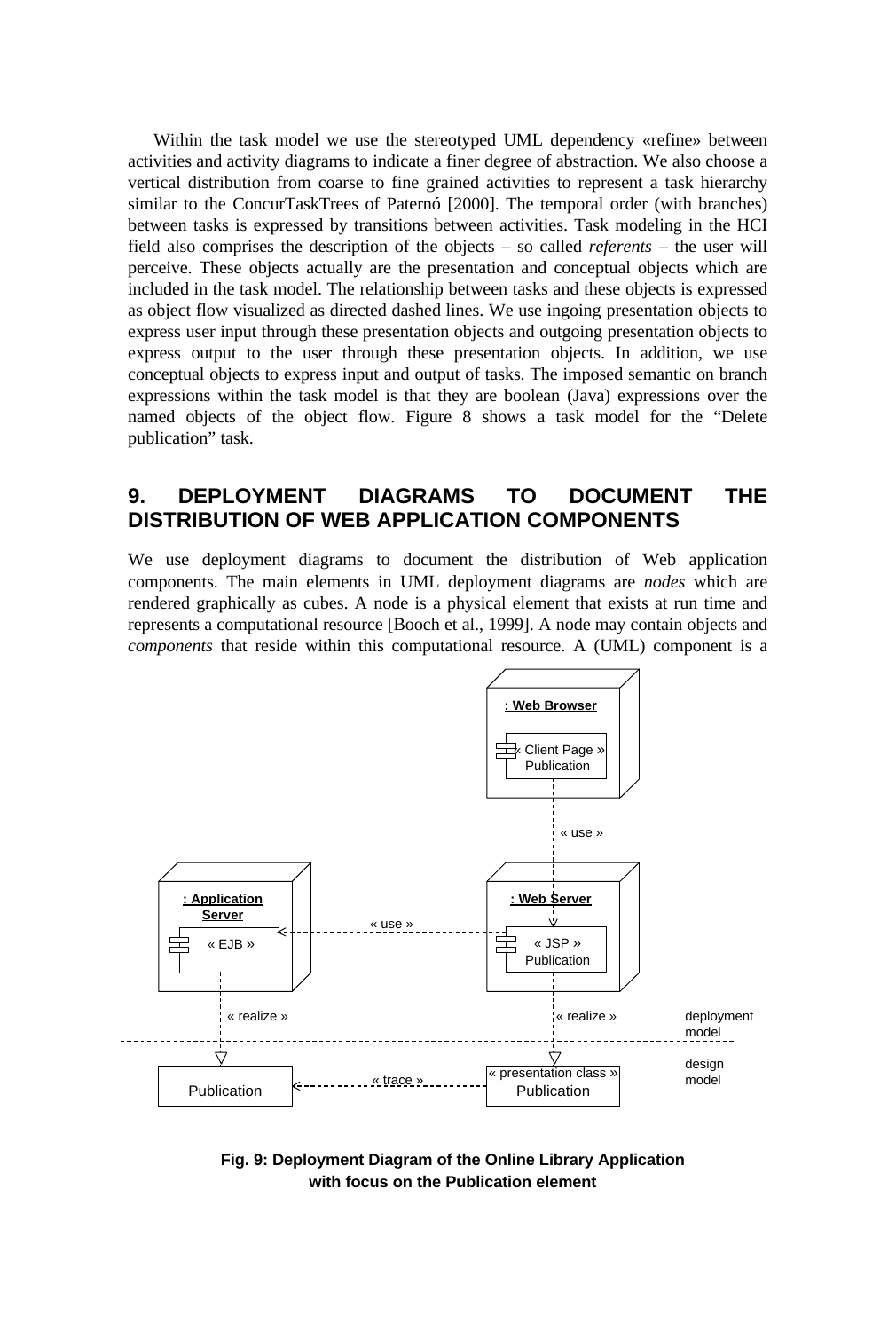physical and replaceable part of a system that performs to and provides the realization of a set of interfaces and is rendered as rectangle with tabs. Additionally, physical connections between nodes such as for example TCP/IP connections can be modeled.

Figure 9 shows a part of the deployment diagram for our example application. We focus on the Publication element and dependency relations between components. The upper part shows how the components of our example application could be deployed; in the lower part of the figure we added classes of the design model of the application to show by which physical components these classes actually will be realized. The Publication element from the conceptual model will be realized by an Enterprise Java Beans (EJB) component that resides within the Application Server node. The Publication element from the presentation model is realized by a Java Server Pages (JSP) component residing in the Web Server node. It uses the Publication EJB component which is depicted as «use» dependency. Finally within the Web Browser node the client page component for the Publication element is displayed to the user. The term client page stems from Conallen [1999].

## **10. CONCLUSIONS AND FUTURE WORK**

In this paper we showed that UML is powerful enough to cover the requirements that arise when modeling Web applications. For most of these requirements we can use the notation and diagrammatic techniques provided by the UML without extensions. We illustrated how to use the static diagram types to model the static aspects of Web application as well as how to use the dynamic diagram types for the dynamic aspects, such as for example activity diagrams for task modeling. To cover the special aspects of Web application design, we defined special views graphically represented by UML class diagrams, such as the navigation model and the presentation model using a UML "lightweight" extension – a so called UML profile. We use UML interaction and statechart diagrams to visualize Web scenarios. Additionally, we showed how to use the implementation diagram types such as deployment diagrams for the documentation of the deployment of Web application components.

Our future work focuses on the one hand on further refinement of the modeling of the dynamic aspects of Web applications using state diagrams, sequence diagrams and activity diagrams; on the other hand we aim to develop a tool that supports systematic design modeling and allows semi-automatic generation of Web applications. We are working on an extension of the ArgoUML case tool to support the systematic building of the here proposed design models of Web applications. At the same time we are examining the use of an XML publishing framework for the semi-automatic generation of Web applications from design models [Kraus & Koch, 2002].

## **ACKNODLEDGEGMENTS**

Many thanks to Gustavo Rossi and Daniel Schwabe for their valuable feedback and their requests for additional explanations.

## **REFERENCES**

ArgoUML. http://www.tigris.org.

BAUMEISTER H., KOCH N. and MANDEL L. 1999. Towards a UML Extension for Hypermedia Design. In *Proceedings of The Unified Modeling Language Conference: Beyond the Standard (UML´1999)*, France R. and Rumpe B., Eds, LNCS 1723, Springer Verlag, 614-629.